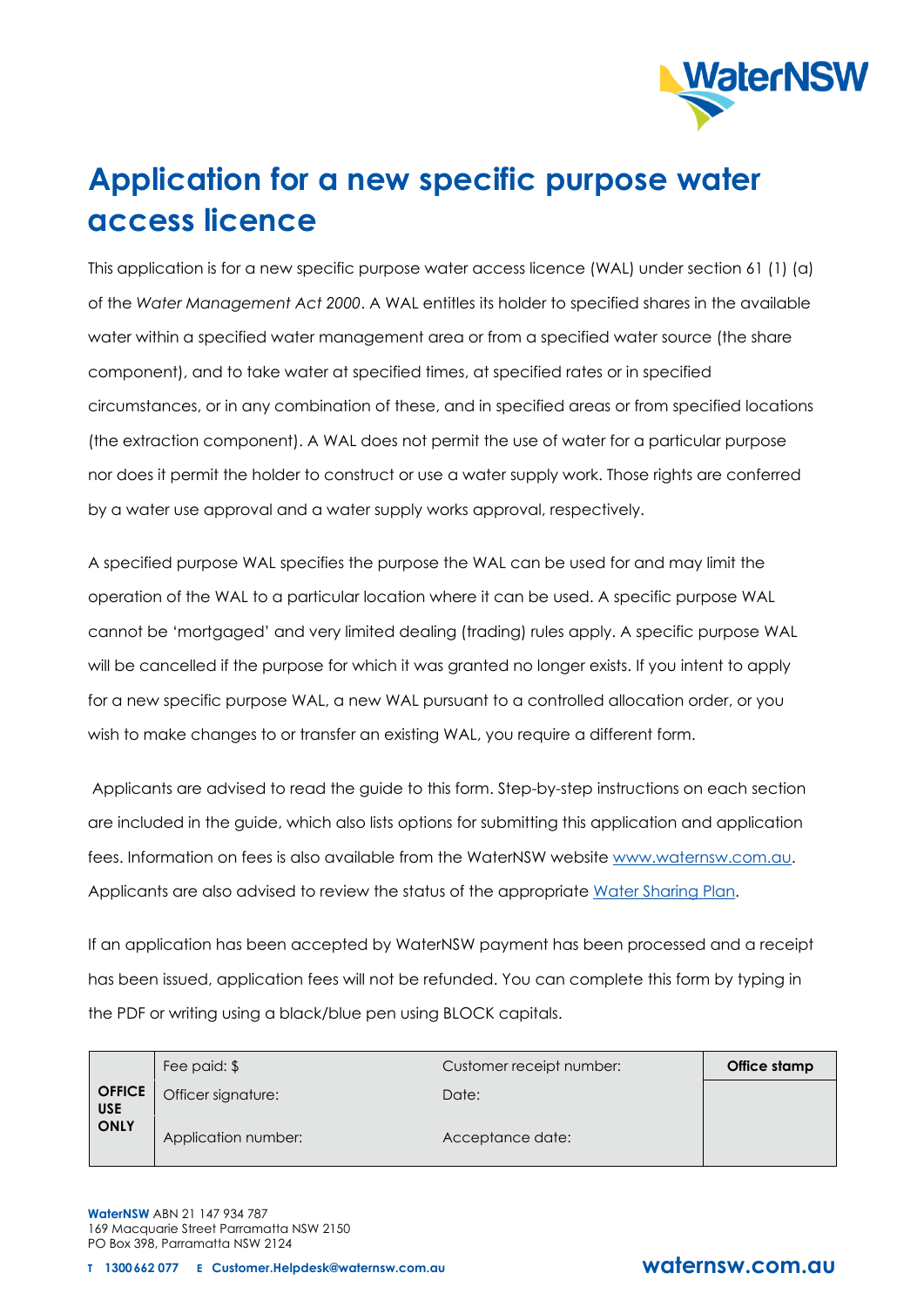

#### **SECTION A – APPLICANT DETAILS**

List all applicants – photocopy and attach extra pages if more than two applicants.

#### **Applicant**

| $A1$ Title (Mr, Mrs, Ms)                                                                                                                                                                                                                          |                       |                         | A2 Surname                                                                                                                                                    |  |                                                                                                                                                                |
|---------------------------------------------------------------------------------------------------------------------------------------------------------------------------------------------------------------------------------------------------|-----------------------|-------------------------|---------------------------------------------------------------------------------------------------------------------------------------------------------------|--|----------------------------------------------------------------------------------------------------------------------------------------------------------------|
| A <sub>3</sub> Given name/s                                                                                                                                                                                                                       |                       |                         | $AA$ D.O.B                                                                                                                                                    |  |                                                                                                                                                                |
| As Company/corporation name (if applicable)                                                                                                                                                                                                       |                       |                         |                                                                                                                                                               |  |                                                                                                                                                                |
| A6 ACN (if applicable)                                                                                                                                                                                                                            |                       |                         | Az ABN (If you do not hold an ACN and are an<br>organisation incorporated in NSW you must provide an<br>ABN and a copy of your certificate of incorporation.) |  |                                                                                                                                                                |
| As Position held (if applicable)                                                                                                                                                                                                                  |                       |                         |                                                                                                                                                               |  |                                                                                                                                                                |
| A9 Postal address                                                                                                                                                                                                                                 |                       |                         |                                                                                                                                                               |  |                                                                                                                                                                |
| A <sub>10</sub> Town                                                                                                                                                                                                                              | A <sub>11</sub> State |                         | A <sub>12</sub> Postcode                                                                                                                                      |  | A13 Country                                                                                                                                                    |
| A <sub>14</sub> Phone                                                                                                                                                                                                                             |                       |                         | A15 Mobile phone                                                                                                                                              |  |                                                                                                                                                                |
| A <sub>16</sub> Email                                                                                                                                                                                                                             |                       |                         |                                                                                                                                                               |  |                                                                                                                                                                |
|                                                                                                                                                                                                                                                   |                       |                         |                                                                                                                                                               |  |                                                                                                                                                                |
|                                                                                                                                                                                                                                                   |                       |                         |                                                                                                                                                               |  |                                                                                                                                                                |
|                                                                                                                                                                                                                                                   |                       | A <sub>18</sub> Surname |                                                                                                                                                               |  |                                                                                                                                                                |
|                                                                                                                                                                                                                                                   |                       | $A20$ $D.O.B$           |                                                                                                                                                               |  |                                                                                                                                                                |
|                                                                                                                                                                                                                                                   |                       |                         |                                                                                                                                                               |  |                                                                                                                                                                |
|                                                                                                                                                                                                                                                   |                       |                         |                                                                                                                                                               |  | A23 ABN (If you do not hold an ACN and are an<br>organisation incorporated in NSW you must provide an<br>ABN and a copy of your certificate of incorporation.) |
|                                                                                                                                                                                                                                                   |                       |                         |                                                                                                                                                               |  |                                                                                                                                                                |
|                                                                                                                                                                                                                                                   |                       |                         |                                                                                                                                                               |  |                                                                                                                                                                |
| Additional applicant (if applicable)<br>A17 Title (Mr, Mrs, Ms)<br>A19 Given name/s<br>A21 Company/corporation name (if applicable)<br>A22 ACN (if applicable)<br>A24 Position held (if applicable)<br>A25 Postal address<br>A <sub>26</sub> Town | A27 State             |                         | A28 Postcode                                                                                                                                                  |  | A29 Country                                                                                                                                                    |
| A <sub>30</sub> Phone                                                                                                                                                                                                                             |                       |                         | A31 Mobile phone                                                                                                                                              |  |                                                                                                                                                                |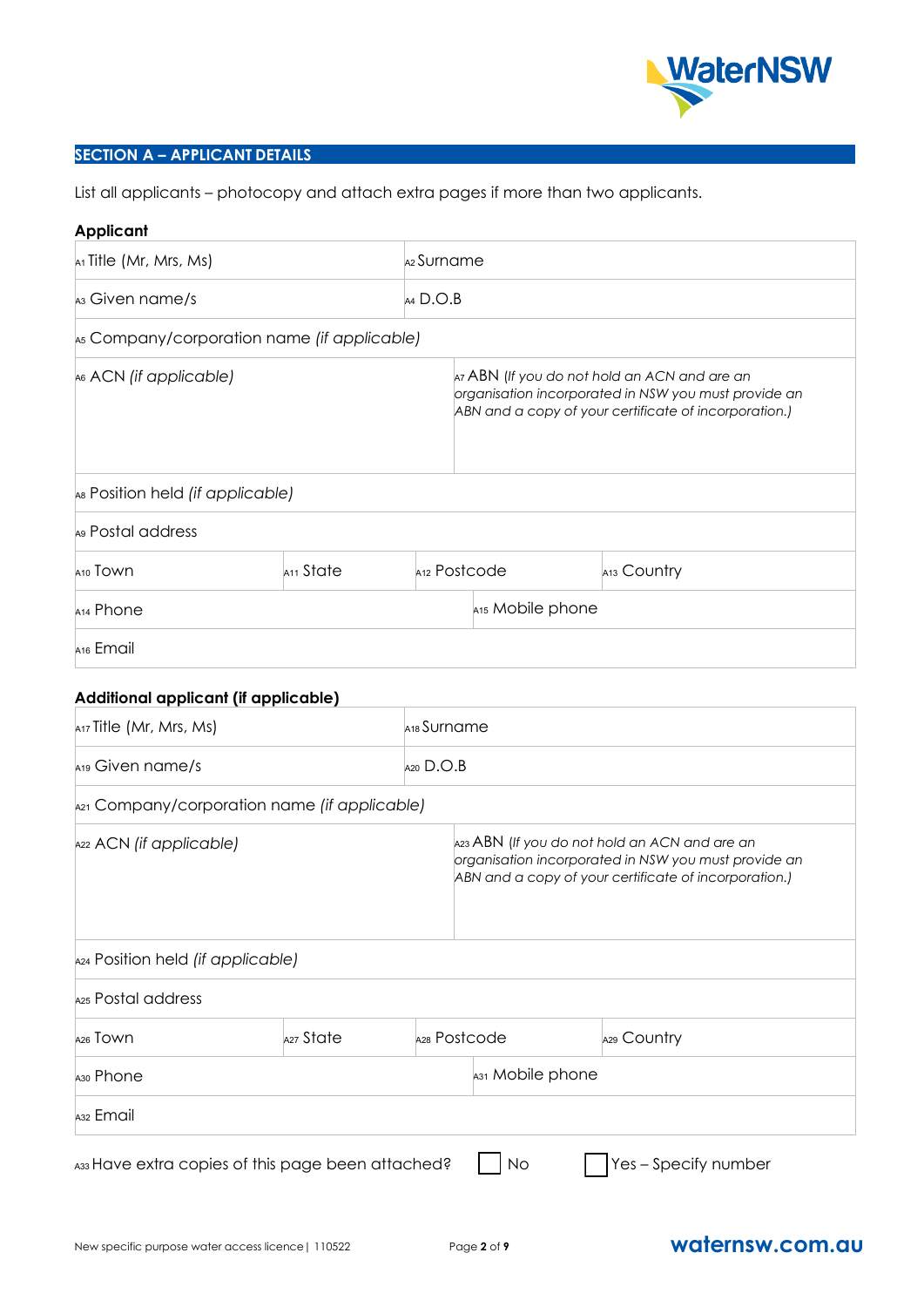

#### **SECTION B – AUTHORISED CONTACT PERSON (OPTIONAL)**

The person specified below is authorised to amend this application, clarify information in this application, or provide additional information to WaterNSW in relation to this application on behalf of all applicants.

Nominating an authorised contact person is optional. However, if no contact person is authorised and WaterNSW requires further information in connection with this application, delays may occur as all the applicants may be required to approve the additional or varied information.

| $B_1$ Title (Mr, Mrs, Ms)                   |                              | <sub>B2</sub> Surname |                                                                                                                                                               |                         |  |
|---------------------------------------------|------------------------------|-----------------------|---------------------------------------------------------------------------------------------------------------------------------------------------------------|-------------------------|--|
| B <sub>3</sub> Full given name/s            | $B4$ D.O.B                   |                       |                                                                                                                                                               |                         |  |
| B5 Company/corporation name (if applicable) |                              |                       |                                                                                                                                                               |                         |  |
| $_{B6}$ ACN (if applicable)                 |                              |                       | B7 ABN (If you do not hold an ACN and are an<br>organisation incorporated in NSW you must provide an<br>ABN and a copy of your certificate of incorporation.) |                         |  |
| B8 Position held (if applicable)            |                              |                       |                                                                                                                                                               |                         |  |
| B9 Postal address                           |                              |                       |                                                                                                                                                               |                         |  |
| B <sub>10</sub> Town                        | $_{B11}$ State               |                       | $_{B12}$ Postcode                                                                                                                                             | B <sub>13</sub> Country |  |
| B <sub>14</sub> Phone                       | B <sub>15</sub> Mobile phone |                       |                                                                                                                                                               |                         |  |
| B <sub>16</sub> Email                       |                              |                       |                                                                                                                                                               |                         |  |

#### **SECTION C – LAND OWNERSHIP OF THE WORKS SITE**

Tick the appropriate box to describe the tenancy of applicants listed in Section A.

| c <sub>1</sub> Licence to be held by:                      | Sole holder | Joint tenants | Tenants in common*  |  |  |  |
|------------------------------------------------------------|-------------|---------------|---------------------|--|--|--|
| *If the WAL is held by tenants in common, specify details: |             |               |                     |  |  |  |
| c <sub>2</sub> Name                                        |             | to hold       | fraction of licence |  |  |  |
| c3 Name                                                    |             | to hold       | fraction of licence |  |  |  |

If there are more than two applicants, photocopy/print multiple copies of this page.

| $\alpha$ Have extra copies of this page been attached? $\Box$ No | $\Box$ Yes – Specify number |
|------------------------------------------------------------------|-----------------------------|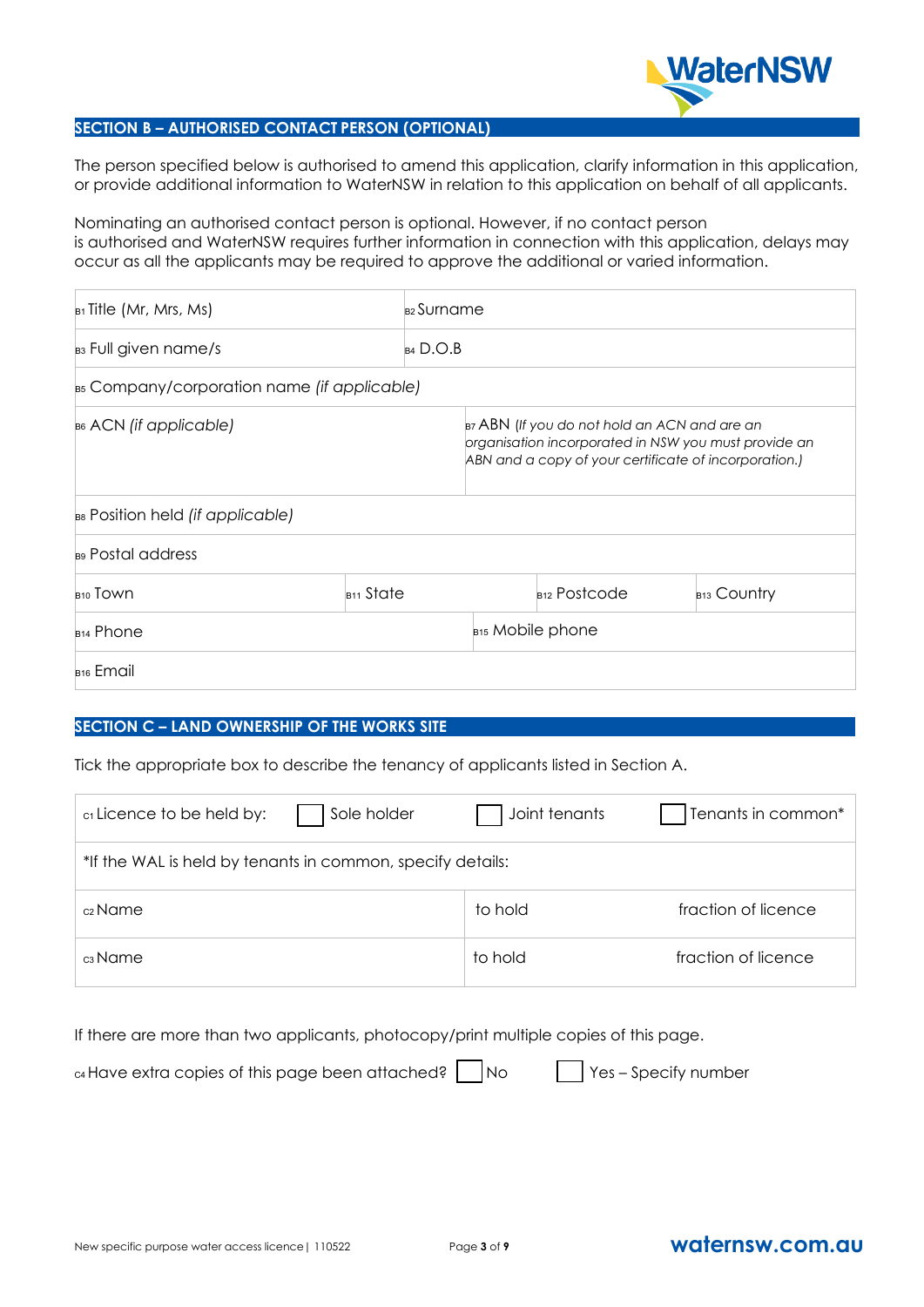

#### **SECTION D – OTHER APPROVALS**

Note: Refer to the WaterNSW ['How much water do I need?'](https://www.waternsw.com.au/__data/assets/pdf_file/0008/136619/How-much-water-do-I-need.pdf) estimation guide for additional information.

Specify the water source where you wish to extract water:

| D1 Water source                                                                                                                          |                     | D2Zone (if applicable)                                                                        |
|------------------------------------------------------------------------------------------------------------------------------------------|---------------------|-----------------------------------------------------------------------------------------------|
| Specify the proposed category (sub-category) of the WAL:                                                                                 |                     |                                                                                               |
| <b>D3 Category (Sub-category)*</b>                                                                                                       |                     |                                                                                               |
| If there are more than two applicants, photocopy/print multiple copies of this page.                                                     |                     |                                                                                               |
| <b>D4 Have extra copies of this page been attached?</b> [Callenger                                                                       |                     | Yes - Specify number                                                                          |
| sharing plan to see whether an application for the specific purpose WAL may be made. See the<br>guide to this form for more information. |                     | Note: You need to check the Water Management (General) Regulation 2018 and the relevant water |
| D5 Provide details of the purpose for which the WAL is sought:                                                                           |                     |                                                                                               |
|                                                                                                                                          |                     |                                                                                               |
|                                                                                                                                          |                     |                                                                                               |
|                                                                                                                                          |                     |                                                                                               |
| D6 Volume of water applied for                                                                                                           | megalitres per year |                                                                                               |
| D7 Provide details of how the volume applied for has been calculated                                                                     |                     |                                                                                               |
|                                                                                                                                          |                     |                                                                                               |
|                                                                                                                                          |                     |                                                                                               |
|                                                                                                                                          |                     |                                                                                               |
|                                                                                                                                          |                     |                                                                                               |
|                                                                                                                                          |                     |                                                                                               |

#### D8 Provide details of where the water is to be used:

| Lot | <b>DP</b> |
|-----|-----------|
|     |           |
|     |           |
|     |           |
|     |           |
|     |           |

If necessary, photocopy/print extra pages and attach.

### New specific purpose water access licence | 110522 Page 4 of **9 [waternsw.com.au](http://www.waternsw.com.au/)**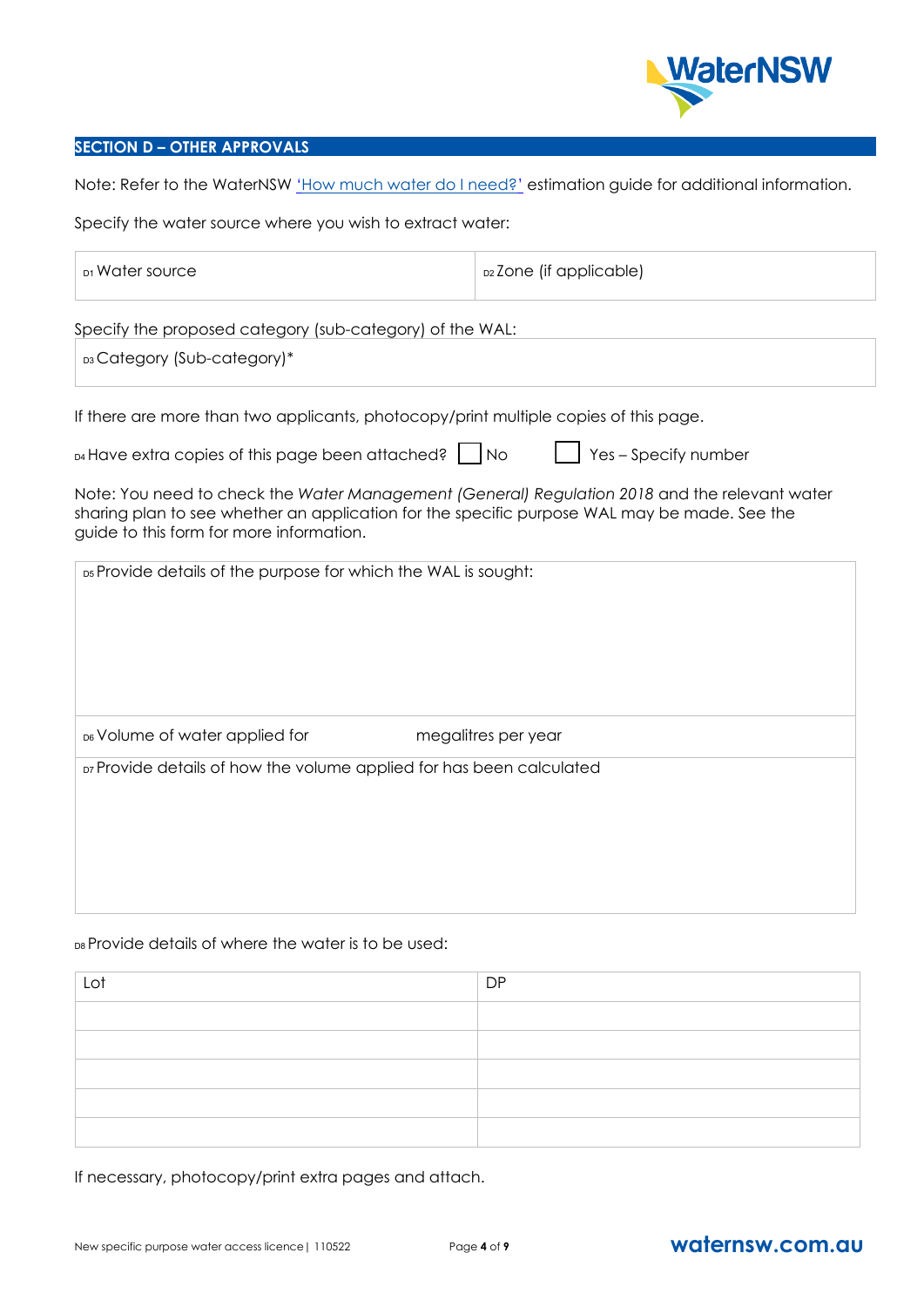

#### **SECTION E – NOMINATED WORKS (OPTIONAL)**

This is optional; however, it is an offence to take water otherwise than by means of a nominated water supply work. Provide details of the water supply work approval number for all water supply works that are to be nominated on the new WAL, as work(s) by means of which water credited to the WAL may be taken. You are nominating all water supply works listed on an approval(s) entered below.

| E1 Approval no: 1 | 'Approval no: 2 |
|-------------------|-----------------|
|-------------------|-----------------|

Or

E2 Water supply work approval (application number)

**Note:** The consent of each approval holder (E1) must be attached if those persons are not applicants for the new WAL, or, the consent of each applicant for an approval (E2) must be attached if those persons are not applicants for the new WAL. See the declaration of approval holder(s) below.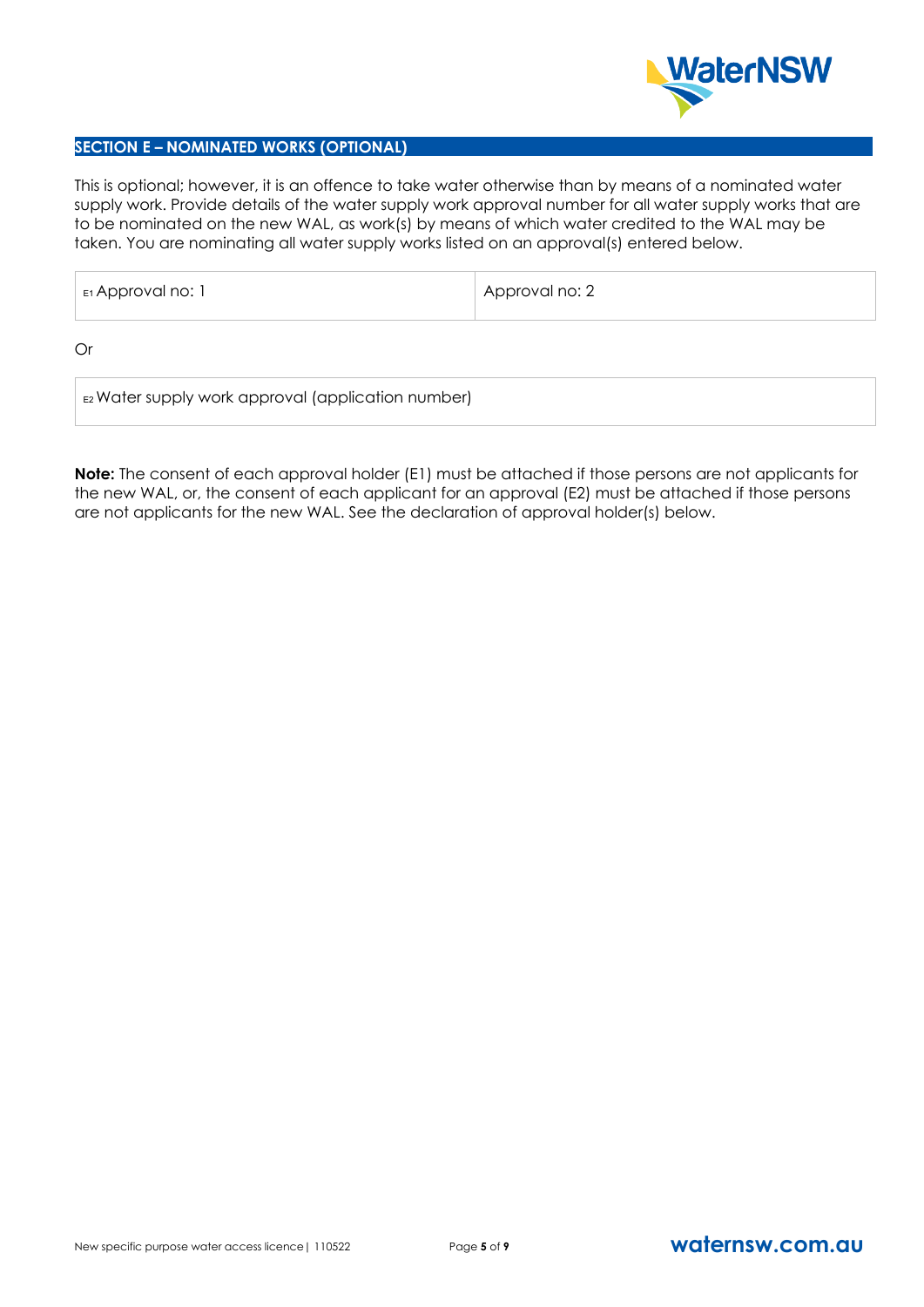

#### **SECTION F – DECLARATION**

Photocopy and attach extra pages if more than two applicants.

I/We, the undersigned applicants, acknowledge and agree:

- a. that I/We apply for a water access licence as described in this application
- b. that this application will be determined in accordance with the Water Management Act 2000 and any associated regulations or guidelines as in force from time to time, and that no right or entitlement shall arise pending determination of this application and that any such determination may be subject to conditions
- c. that the authorised contact person (where applicable) has my permission to act for and on my behalf in relation to any aspect of this application unless otherwise notified by us, and that WaterNSW will rely on information provided by the authorised contact person in its consideration of this application
- d. that the Crown in right of the State of New South Wales, including WaterNSW and its officers, employees, agents and successors ('the State'), accepts no liability in relation to any action, proceeding, claim, demand, cost, loss, damage or expense (including reasonable legal costs or expenses) arising directly or indirectly as a result of or in connection with this application or any act or omission of the State in connection with this application and I/we hereby agree to release and indemnify the State from and against any such action, proceeding, claim, demand, cost, loss, damage or expense to the fullest extent permitted by law
- e. that all information contained in this application is accurate, true and complete in every detail and that the State will rely on such information 6. that I/we have read and understood the information contained in the WaterNSW privacy statement (below)
- f. that WaterNSW may collect, use and disclose my personal information as outlined in the WaterNSW privacy statement (below) and I consent to WaterNSW collecting, using and disclosing my personal information in accordance with the WaterNSW privacy statement
- g. that I/we consent to WaterNSW sharing my personal information with NSW Government agencies or State-Owned Corporations from time to time
- h. that the State does not provide any legal, financial or technical advice in connection with this application and that any such advice, if required, is to be obtained independently
- i. that if this application is incomplete it will not be accepted; and that more information may be requested if it is considered that it would be relevant to the consideration of this application.

For applications made by individuals

| ғ1 Name | Signature | Date |
|---------|-----------|------|
| Name    | Signature | Date |

For applications made by a corporation: Executed for and on behalf of the applicant in accordance with section 127 of the Corporations Act 2001 Cth (if a company) or by a duly authorised officer (for other types of corporations)

| F2 Name of company/corporation            |           |      |  |  |  |
|-------------------------------------------|-----------|------|--|--|--|
| <b>F3</b> Position of signatory           |           |      |  |  |  |
| <b>F4 Name of signatory</b>               | Signature | Date |  |  |  |
| F5 Position of signatory officer          |           |      |  |  |  |
| F6 Name of signatory<br>Signature<br>Date |           |      |  |  |  |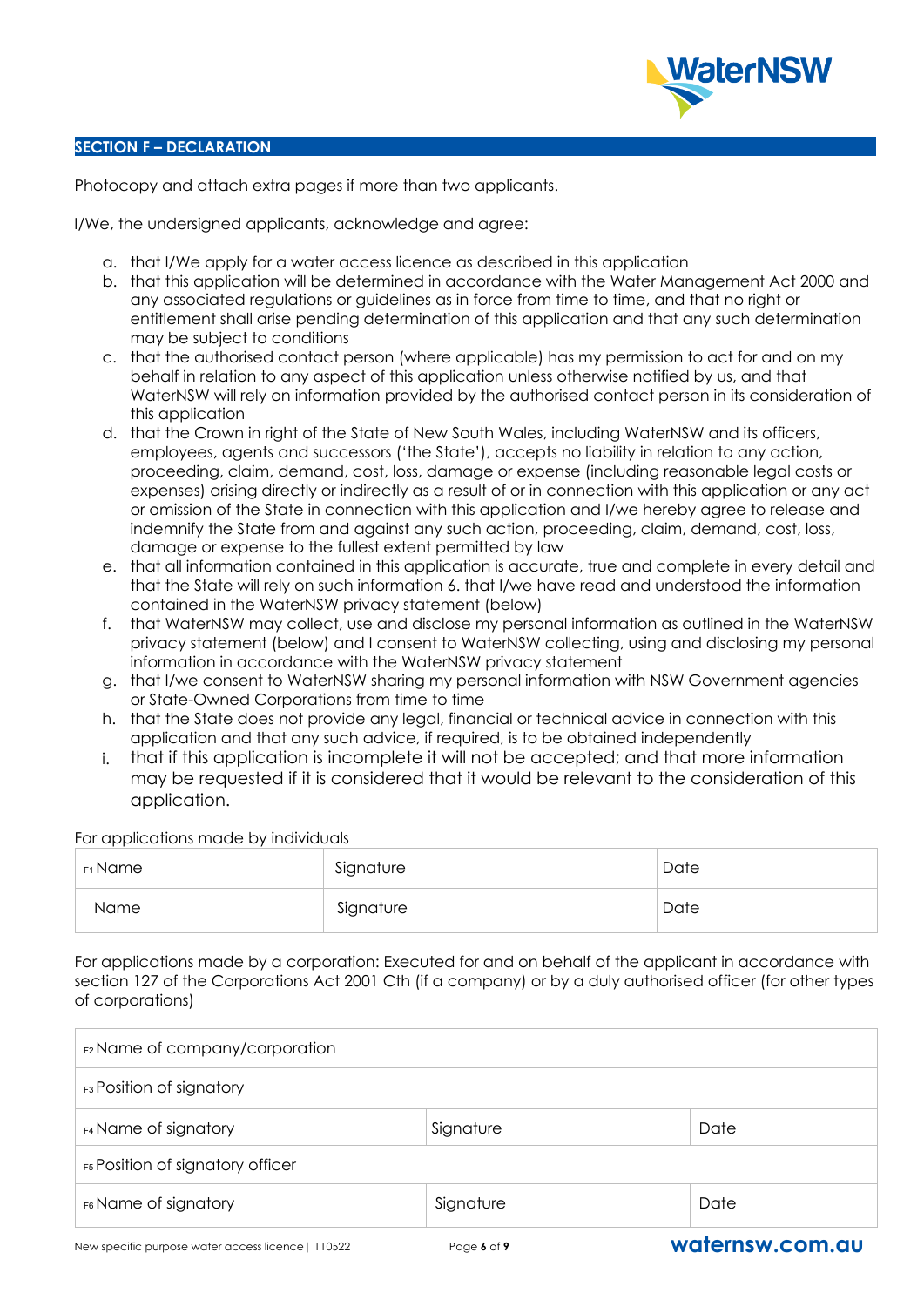

#### **SECTION G – DECLARATION OF APPROVAL HOLDER/S**

Photocopy and attach extra pages if there are more than one approval and/ or more than two approval holders.

Note: This section (Section G) should only be filled in if each holder of an approval listed in Section E, or if each person listed on an approval application listed in Section E, is not listed as an applicant in this application. If this does not apply, insert 'N/A' (not applicable) at G1 below.

I/ We, the undersigned, acknowledge and agree:

- a. that I/We are the holder(s) of the approval referred to at G1 below, or I/We are applicants for the approval application listed at G1 below
- b. that I/We consent to the water supply work(s) listed on the approval being nominated as work(s) by means of which water credited to the water access licence being applied for in this application may be taken
- c. that this application will be determined in accordance with the Water Management Act 2000 and any associated regulations or guidelines as in force from time to time, and that no right or entitlement shall arise pending determination of this application and that any such determination may be subject to conditions
- d. that the authorised contact person (where applicable) has my permission to act for and on my behalf in relation to any aspect of this application unless otherwise notified by us, and that WaterNSW will rely on information provided by the authorised contact person in its consideration of this application
- e. that the Crown in right of the State of New South Wales, including WaterNSW and its officers, employees, agents and successors ('the State'), accepts no liability in relation to any action, proceeding, claim, demand, cost, loss, damage or expense (including reasonable legal costs or expenses) arising directly or indirectly as a result of or in connection with this application or any act or omission of the State in connection with this application and I/we hereby agree to release and indemnify the State from and against any such action, proceeding, claim, demand, cost, loss, damage or expense to the fullest extent permitted by law
- f. that all information contained in this application is accurate, true and complete in every detail and that the State will rely on such information
- g. that I/we have read and understood the information contained in the WaterNSW privacy statement (below)
- h. that WaterNSW may collect, use and disclose my personal information as outlined in the WaterNSW privacy statement (below) and I consent to WaterNSW collecting, using and disclosing my personal information in accordance with the WaterNSW privacy statement
- i. that I/we consent to WaterNSW sharing my personal information with NSW Government agencies or State-Owned Corporations from time to time
- j. that the State does not provide any legal, financial or technical advice in connection with this application and that any such advice, if required, is to be obtained independently
- k. that details about the approval may be recorded in the publicly available Water Access Licence Register, pursuant to the *Water Management Act 2000*.
- l. that if this application is incomplete it will not be accepted; and that more information may be requested if it is considered that it would be relevant to the consideration of this application.

G1 Approval number

Or

Approval application number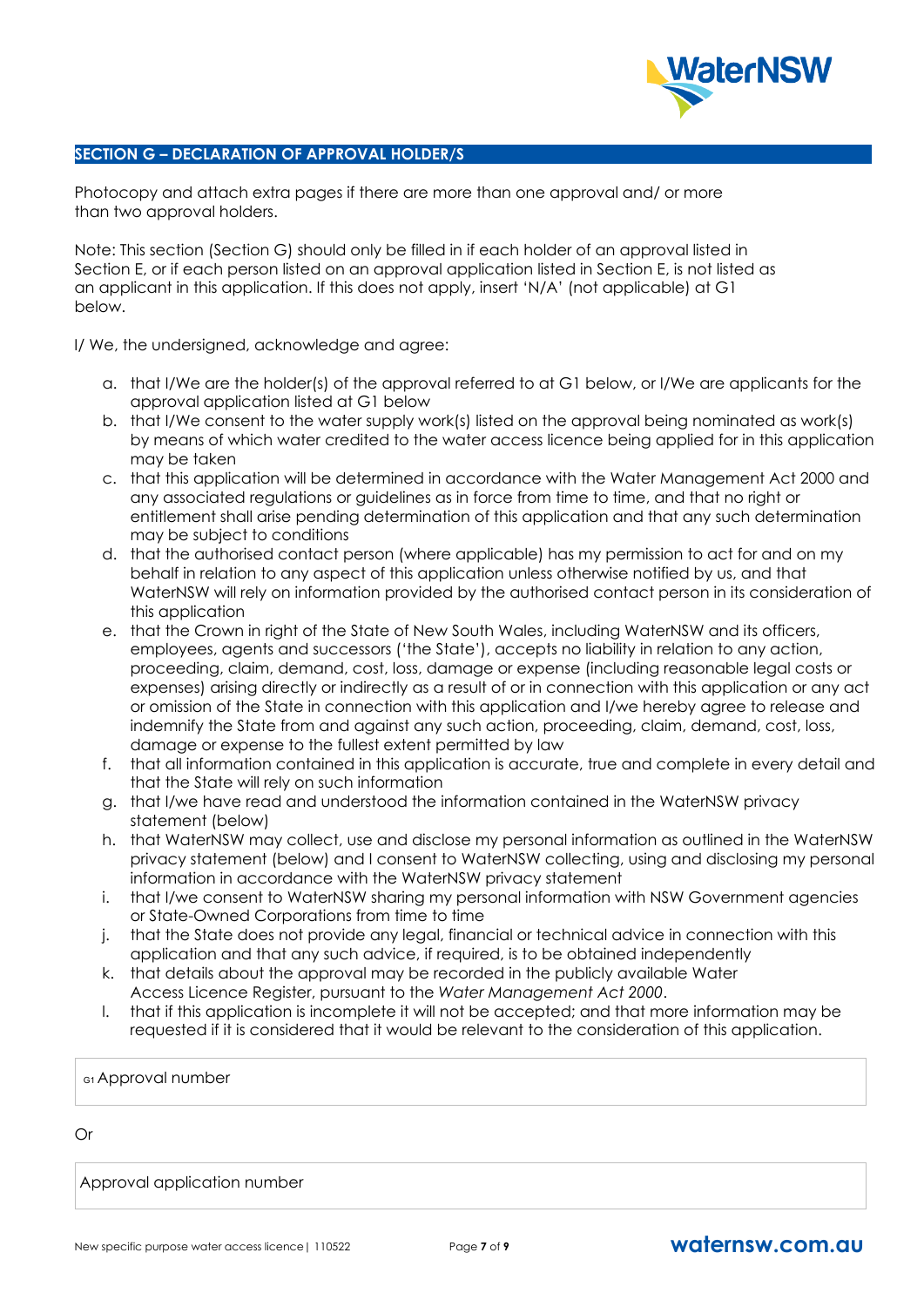

#### For applications made by individuals

| <sub>G2</sub> Name | Signature | Date |
|--------------------|-----------|------|
| <b>Name</b>        | Signature | Date |

For applications made by a corporation: Executed for and on behalf of the applicant in accordance with section 127 of the Corporations Act 2001 Cth (if a company) or by a duly authorised officer (for other types of corporations)

| G3 Name of company/corporation            |                   |  |  |  |  |  |
|-------------------------------------------|-------------------|--|--|--|--|--|
| G4 Position of signatory                  |                   |  |  |  |  |  |
| G5 Name of signatory                      | Date<br>Signature |  |  |  |  |  |
| G6 Position of signatory                  |                   |  |  |  |  |  |
| G7 Name of signatory<br>Signature<br>Date |                   |  |  |  |  |  |